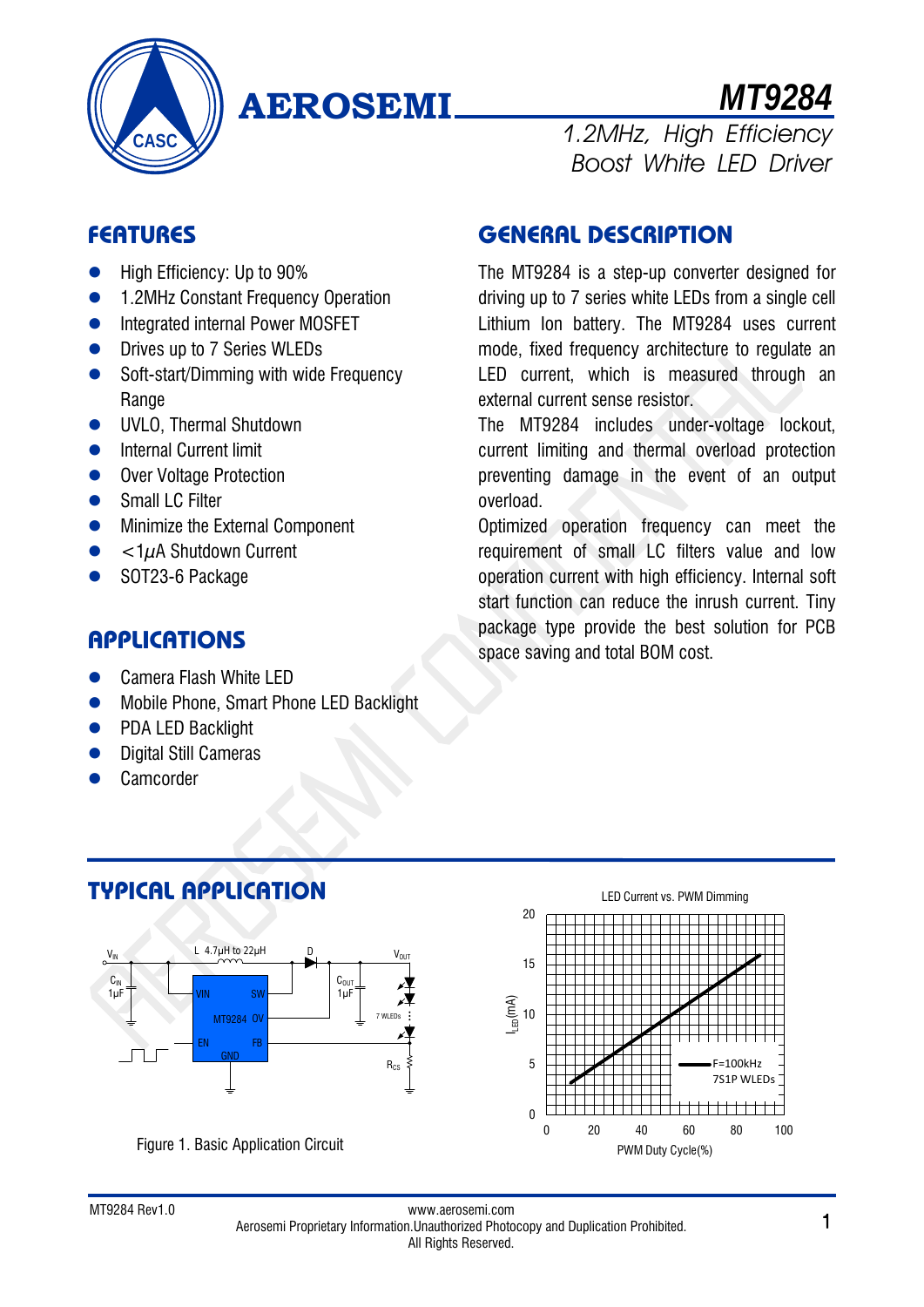#### **ABSOLUTE MAXIMUM RATINGS** (Note 1)

| Thermal Resistance $\theta_{10}$ 130°C/W |  |
|------------------------------------------|--|
| Thermal Resistance $\theta_{.A}$ 250°C/W |  |

Junction Temperature(Note2)……….........160°C Operating Temperature Range…….-40°C to 85°C Lead Temperature(Soldering,10s)………...300°C Storage Temperature Range……..-65°C to 150°C ESD HBM(Human Body Mode)……………...2kV ESD MM(Machine Mode)………………….200V

# **PACKAGE/ORDER INFORMATION**

|                                                                                                                                                | <b>Order Part Number</b> | Package | Remark            | <b>Top Marking</b>                           |
|------------------------------------------------------------------------------------------------------------------------------------------------|--------------------------|---------|-------------------|----------------------------------------------|
| <b>TOP VIFW</b>                                                                                                                                | MT9284-28J               | SOT23-6 | $V_{FB} = 104$ mV | <b>B11G8W</b>                                |
| $SW$ 1<br>$6$ VIN<br>$GND$ $2$<br>$5$ 0V                                                                                                       | MT9284AS6                | SOT23-6 | $V_{FB} = 104$ mV | B1A8DC                                       |
| $FB$ $3$<br>4<br>EN<br>6-LEAD PLASTIC SOT-23<br>$T_{.IMAX} = 160^{\circ}C$ , $\theta_{.IA} = 250^{\circ}C/W$ , $\theta_{.IC} = 130^{\circ}C/W$ | MT9284BS6                | SOT23-6 | $V_{FB} = 250$ mV | B1B8DC                                       |
|                                                                                                                                                | MT9284CS6                | SOT23-6 | $V_{FR} = 300$ mV | B <sub>1</sub> C <sub>8</sub> D <sub>C</sub> |

### **PIN DESCRIPTION**

| <b>Pin Name</b> | <b>Pin Number</b> | <b>Description</b>                                                                     |
|-----------------|-------------------|----------------------------------------------------------------------------------------|
|                 |                   | Inductor Connection. Connect to the switched side of the external                      |
| <b>SW</b>       |                   | inductor as well as the anode of the external diode. SW is high                        |
|                 |                   | impedance during shutdown.                                                             |
| <b>GND</b>      | 2                 | Ground Pin.                                                                            |
| FB              | 3                 | Current-Sense Feedback Input. Connect a resistor from FB to GND to set                 |
|                 |                   | the LED current.                                                                       |
|                 |                   | Enable and LED Brightness Control Input. Pull high to turn on IC. Drive EN             |
| EN              | 4                 | with a 20kHz to 1 MHz unfiltered PWM dimming signal for DC LED                         |
|                 |                   | current that is proportional to the signal's duty cycle.                               |
| 0 <sup>V</sup>  | 5                 | Over Voltage Input. The MT9284 turn off the N-channel MOSFET when                      |
|                 |                   | $V_{\text{diff}}$ exceeds 28V . Connect OV to the output at the top of the LED string. |
|                 |                   | Power Supply Input. Must be closely decoupled to GND with a $1\mu$ F or                |
| VIN             | 6                 | greater ceramic capacitor.                                                             |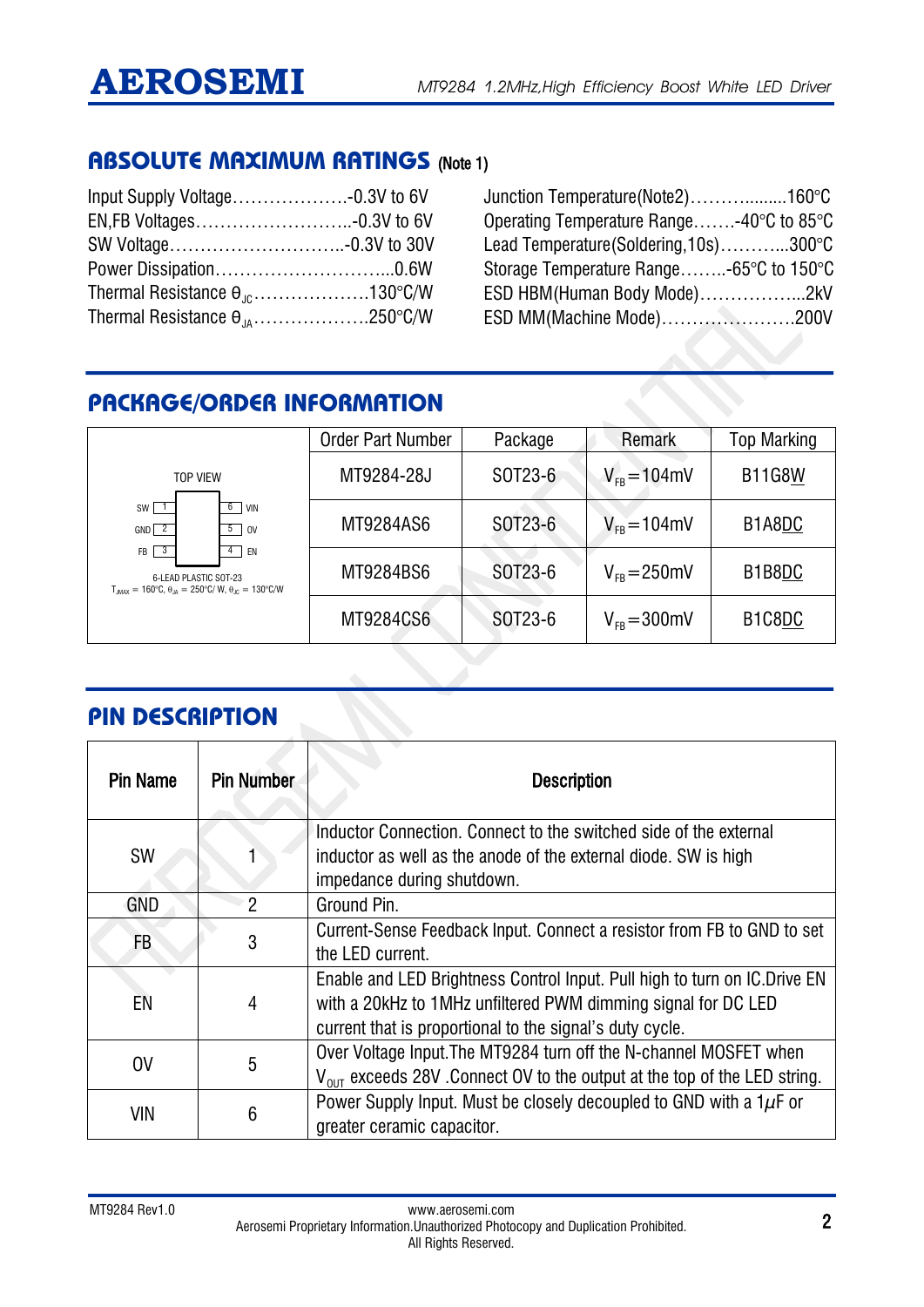# **ELECTRICAL CHARACTERISTICS** (Note 3)

| $\mathbf{v}_{\text{IN}} - \mathbf{v}_{\text{FN}} - \mathbf{v}_{\text{I}}$ , $\mathbf{v}_{\text{I}}$ , $\mathbf{v}_{\text{I}}$ = 20 $\mathbf{v}_{\text{I}}$ annegge out when we hold $\mathbf{u}_{\text{I}}$ |                                          |     |       |            |            |
|-------------------------------------------------------------------------------------------------------------------------------------------------------------------------------------------------------------|------------------------------------------|-----|-------|------------|------------|
| <b>PARAMETER</b>                                                                                                                                                                                            | <b>CONDITIONS</b>                        | MIN | TYP   | <b>MAX</b> | UNIT       |
| <b>Operating Input Voltage</b>                                                                                                                                                                              |                                          | 2.5 |       | 5.5        | V          |
| <b>Under Voltage Lockout</b>                                                                                                                                                                                |                                          |     | 2.2   | 2.45       | V          |
| <b>Under Voltage Lockout</b>                                                                                                                                                                                |                                          |     | 100   |            | mV         |
| <b>Hysteresis</b>                                                                                                                                                                                           |                                          |     |       |            |            |
| Current (Shutdown)                                                                                                                                                                                          | $V_{FN}$ < 0.4V                          |     | 0.1   |            | μΑ         |
| <b>Quiescent Current</b>                                                                                                                                                                                    | $V_{FB} = 0.15V$ , No switching          |     | 200   | 300        | μΑ         |
| <b>Supply Current</b>                                                                                                                                                                                       | $V_{FB} = 0V$ , switching                |     | 0.6   |            | mA         |
|                                                                                                                                                                                                             | MT9284-28J                               | 94  | 104   | 114        | mV         |
| <b>Regulated Feedback</b>                                                                                                                                                                                   | MT9284AS6                                | 94  | 104   | 114        | mV         |
| Voltage                                                                                                                                                                                                     | MT9284BS6                                | 238 | 250   | 262        | mV         |
|                                                                                                                                                                                                             | MT9284CS6                                | 285 | 300   | 315        | mV         |
| <b>Switching Frequency</b>                                                                                                                                                                                  |                                          |     | 1.2   |            | <b>MHz</b> |
| ON Resistance of NMOS                                                                                                                                                                                       |                                          |     | 0.5   |            | Ω          |
| <b>Peak Current Limit</b>                                                                                                                                                                                   | $V_{\text{in}}$ = 4.2V, Duty cycle = 50% |     | 1.5   |            | A          |
| <b>EN Shutdown Voltage</b>                                                                                                                                                                                  |                                          |     |       | 0.4        | V          |
| <b>EN Enable Voltage</b>                                                                                                                                                                                    |                                          | 1.5 |       |            | V          |
| <b>EN Leakage Current</b>                                                                                                                                                                                   |                                          |     | ±0.01 | ±1.0       | μΑ         |
| <b>OVP Threshold</b>                                                                                                                                                                                        | Open LED, $V_{OUT}$ Rising               |     | 28    |            | ۷          |
|                                                                                                                                                                                                             |                                          |     |       |            |            |

 $(V_m=V_m=3.7V$ , T = 25°C, unless otherwise noted.)

Note 1: Absolute Maximum Ratings are those values beyond which the life of a device may be impaired. Note 2:  $T_J$  is calculated from the ambient temperature  $T_A$  and power dissipation P<sub>D</sub> according to the

following formula:  $T_J = T_A + (P_D) \times (250^{\circ}C/W)$ .

Note 3: 100% production test at 25°C. Specifications over the temperature range are guaranteed by design and characterization.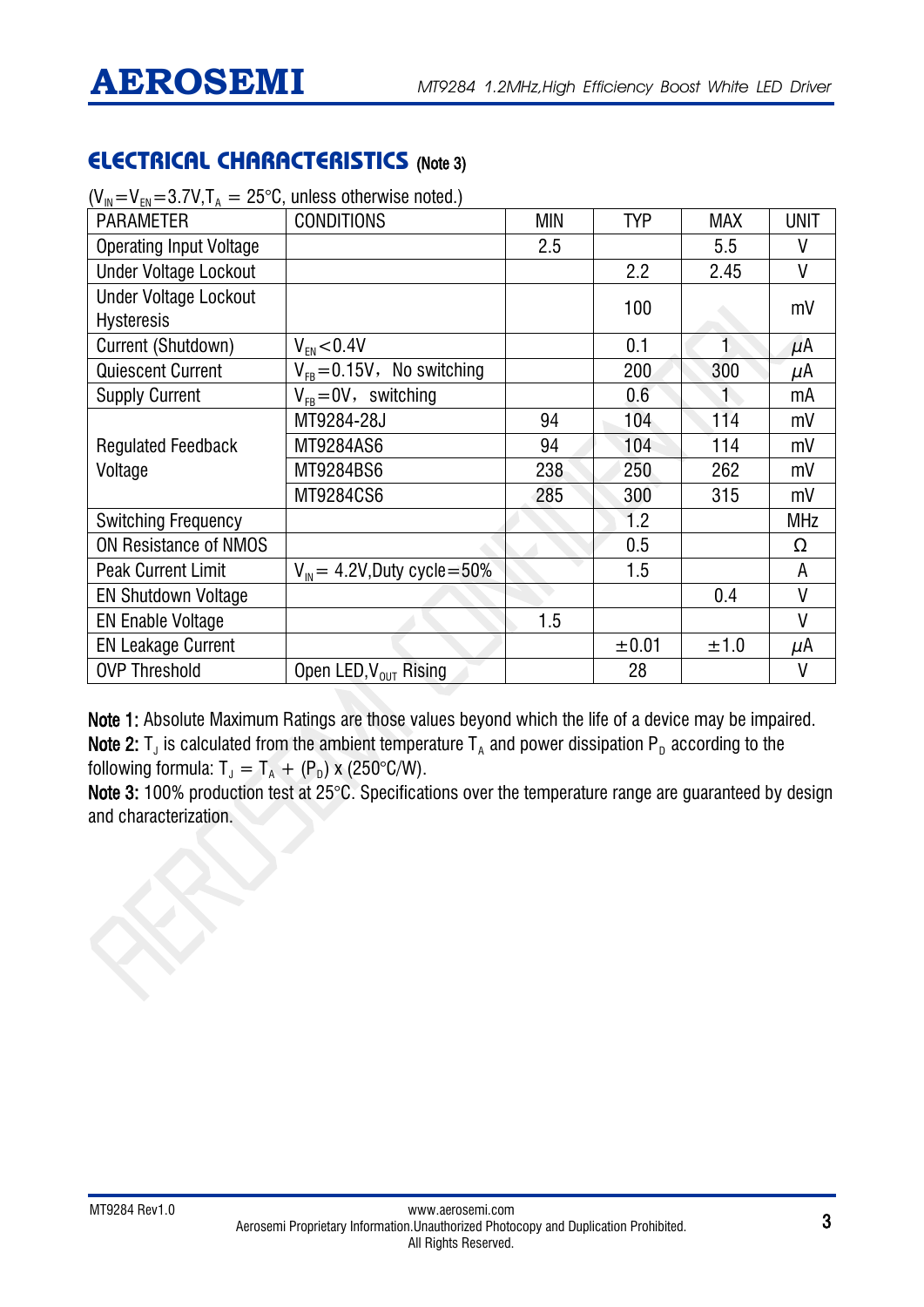# **TYPICAL PERFORMANCE CHARACTERISTICS**

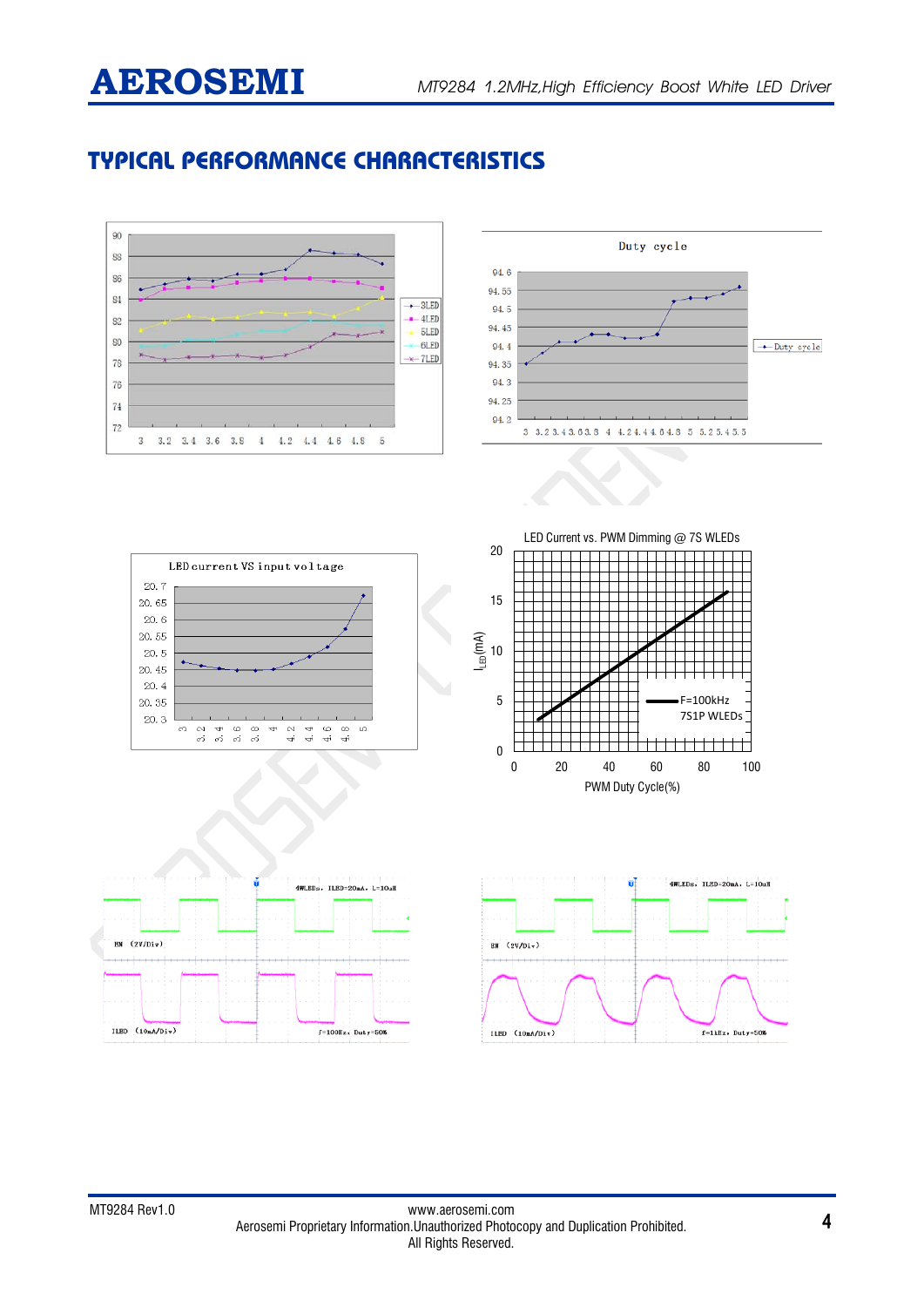

| Ü               | 4WLEDs, ILED=20mA, L=10uH |  |  |  |
|-----------------|---------------------------|--|--|--|
|                 |                           |  |  |  |
| BN (2V/Div)     |                           |  |  |  |
|                 |                           |  |  |  |
| ILED (10mA/Div) |                           |  |  |  |
|                 | $f=10kHz$ . Duty=50%      |  |  |  |



| Vout (SV/Div) | 4WLEDs. Vin=3.0V. ILED=20mA. L=10uH |
|---------------|-------------------------------------|
| Vin (5V/Div)  |                                     |
| Vsw (10V/Div) |                                     |
|               |                                     |
|               |                                     |
|               |                                     |

Normal Operation @  $V_{\text{IN}}=3.7V$  $\frac{1}{4}$  4WLEDs, Vin=3.7V, ILED=20mA, L=10uH Vout (SV/Div)  $Vin (SV/Div)$  $(10V/Div)$  $I_1$  (200mA/Div)



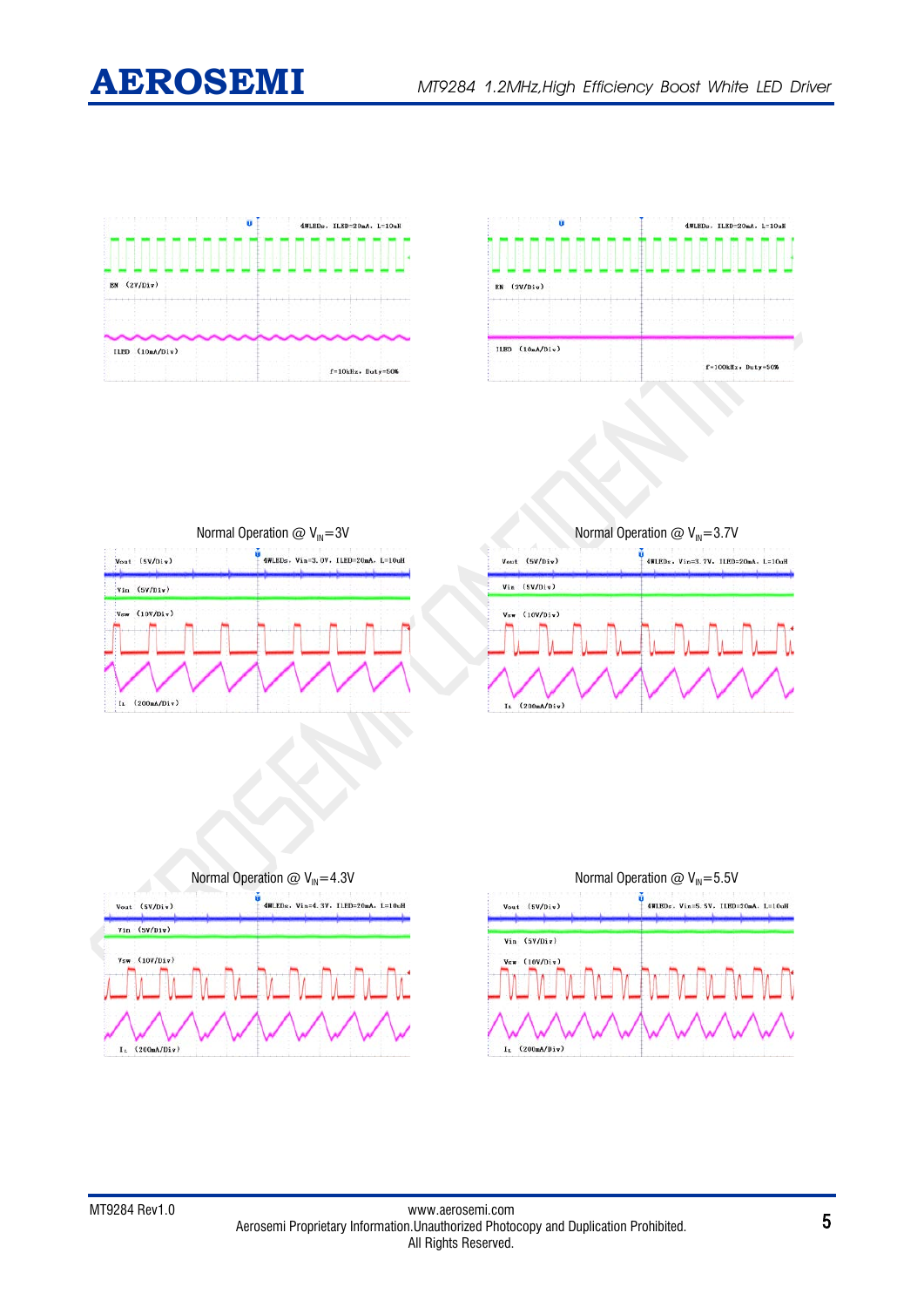# **FUNCTIONAL BLOCK DIAGRAM**



Figure 2. MT9284 Block Diagram

# **FUNCTIONAL DESCRIPTION**

The MT9284 uses a constant frequency, peak current mode boost regulator architecture to regulate the series string of white LEDs. At the start of each oscillator cycle the FET is turned on through the control circuitry. To prevent sub-harmonic oscillations at duty cycles greater than 50 percent, a stabilizing ramp is added to the output of the current sense amplifier and the result is fed into the positive input of the PWM comparator.

When this voltage equals the output voltage of the error amplifier the power FET is turned off. The voltage at the output of the error amplifier is

an amplified version of the difference between the reference voltage and the feedback voltage. In this way the peak current level keeps the output in regulation. If the feedback voltage starts to drop, the output of the error amplifier increases. This results in more current flowing through the power FET, thus increasing the power delivered to the output.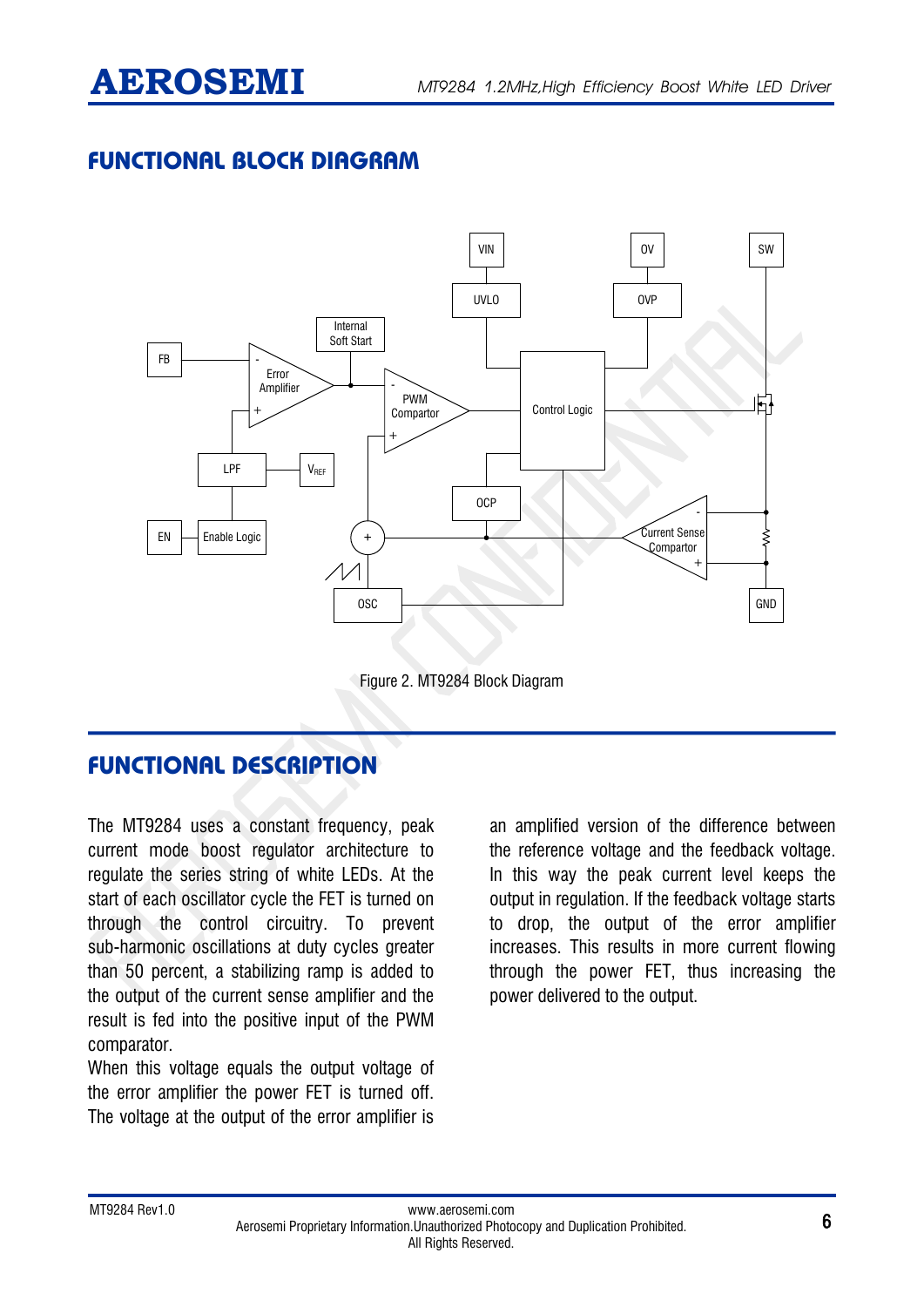### **APPLICATIONS INFORMATION**

#### Adjusting LED Current

Set the maximum LED current using a resistor from FB to GND. Calculate the resistance as follows:.

$$
R_{cs} = \frac{V_{FB}}{I_{LED}}
$$

where  $I_{\text{LED}}$  is the desired maximum current through the LEDs.

#### LED Dimming Control

 $\triangleright$  Using a PWM Signal to EN Pin For controlling the LED brightness, the MT9284 can perform the dimming control by applying a PWM signal to EN pin. The internal soft start and the wide range dimming frequency can eliminate inrush current and audio noise when dimming. The average LED current is proportional to the PWM signal duty cycle. The magnitude of the PWM signal should be higher than the maximum enable voltage of EN pin, in order to let the dimming control perform correctly for preventing the flicker issue, the suggested PWM frequency is  $\geq$ 20kHz and  $\leq$ 1MHz.



#### ▶ Using a DC Voltage

Using a variable DC voltage to adjust the brightness is a popular method in some applications. According to the Superposition Theorem, as the DC voltage increases, the voltage contributed to  $V_{FR}$  increases and the

voltage drop on R1 decreases, i.e. the LED current decreases. For example, if the  $V_{\text{nc}}$  range is from 0V to 2.8V, the selection of resistors sets dimming control of LED current from 20mA to 0mA.The LED current can be calculated by the following equation:



Figure4

 $\triangleright$  Using a Filtered PWM signal

Another common application is using a filtered PWM signal as an adjustable DC voltage for LED dimming control. A filtered PWM signal acts as the DC voltage to regulate the output current. The recommended application circuit is shown in the Figure 5. In this circuit, the output ripple depends on the frequency of PWM signal. For smaller output voltage ripple (<100mV), the recommended frequency of 2.8V PWM signal should be above 20kHz. To fix the frequency of PWM signal and change the duty cycle of PWM signal can get different output current. Figure 5. shows the relationship between LED current and PWM duty cycle.The LED current can be calculated by the following equation: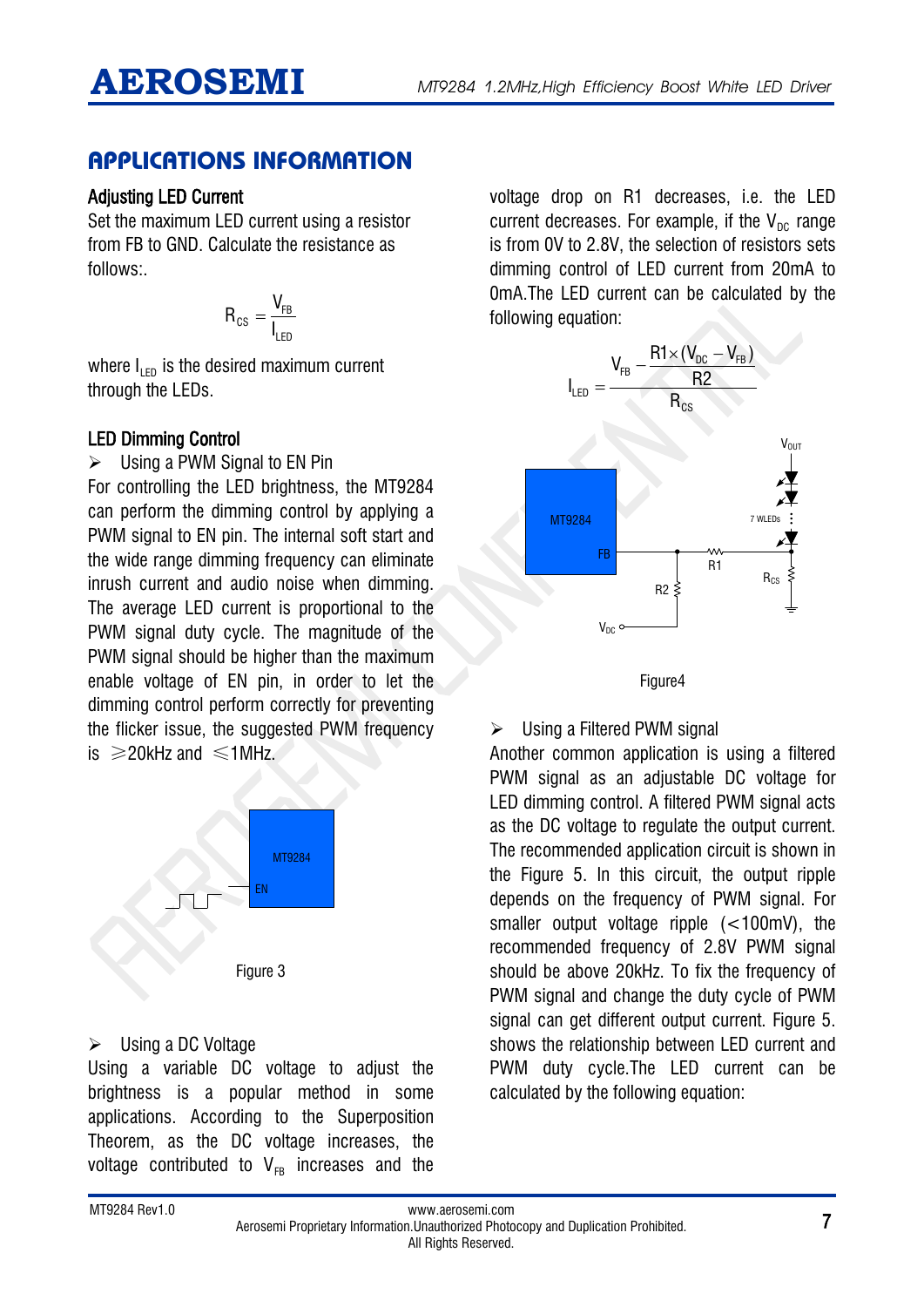



#### Inductor Selection

The recommended value of inductor are 4.7 to 22 $\mu$ H. Small size and better efficiency are the major concerns for portable device, such as MT9284 used for mobile phone. The inductor should have low core loss at 1.2MHz and low DCR for better efficiency. To avoid inductor saturation current rating should be considered.

#### Capacitor Selection

Input and output ceramic capacitors of  $4.7\mu$ F are recommended for MT9284 applications. For better voltage filtering, ceramic capacitors with low ESR are recommended. X5R and X7R types are suitable because of their wider voltage and temperature ranges.

#### Diode Selection

Schottky diode is a good choice for MT9284 because of its low forward voltage drop and fast reverse recovery. Using Schottky diode can get better efficiency. The high speed rectification is also a good characteristic of Schottky diode for high switching frequency. Current rating of the

diode must meet the root mean square of the peak current and output average current multiplication as following :

$$
I_D(RMS) = \sqrt{I_{OUT} \times I_{PEAK}}
$$

The diode's reverse breakdown voltage should be larger than the output voltage.

#### Layout Consideration

For best performance of the MT9284, the following guidelines must be strictly followed.

- $\triangleright$  Input and Output capacitors should be placed close to the IC and connected to ground plane to reduce noise coupling.
- $\triangleright$  The GND should be connected to a strong ground plane for heat sinking and noise protection.
- Keep the main current traces as possible as short and wide.
- $\triangleright$  SW node of DC-DC converter is with high frequency voltage swing. It should be kept at a small area.
- $\triangleright$  Place the feedback components as close as possible to the IC and keep away from the noisy device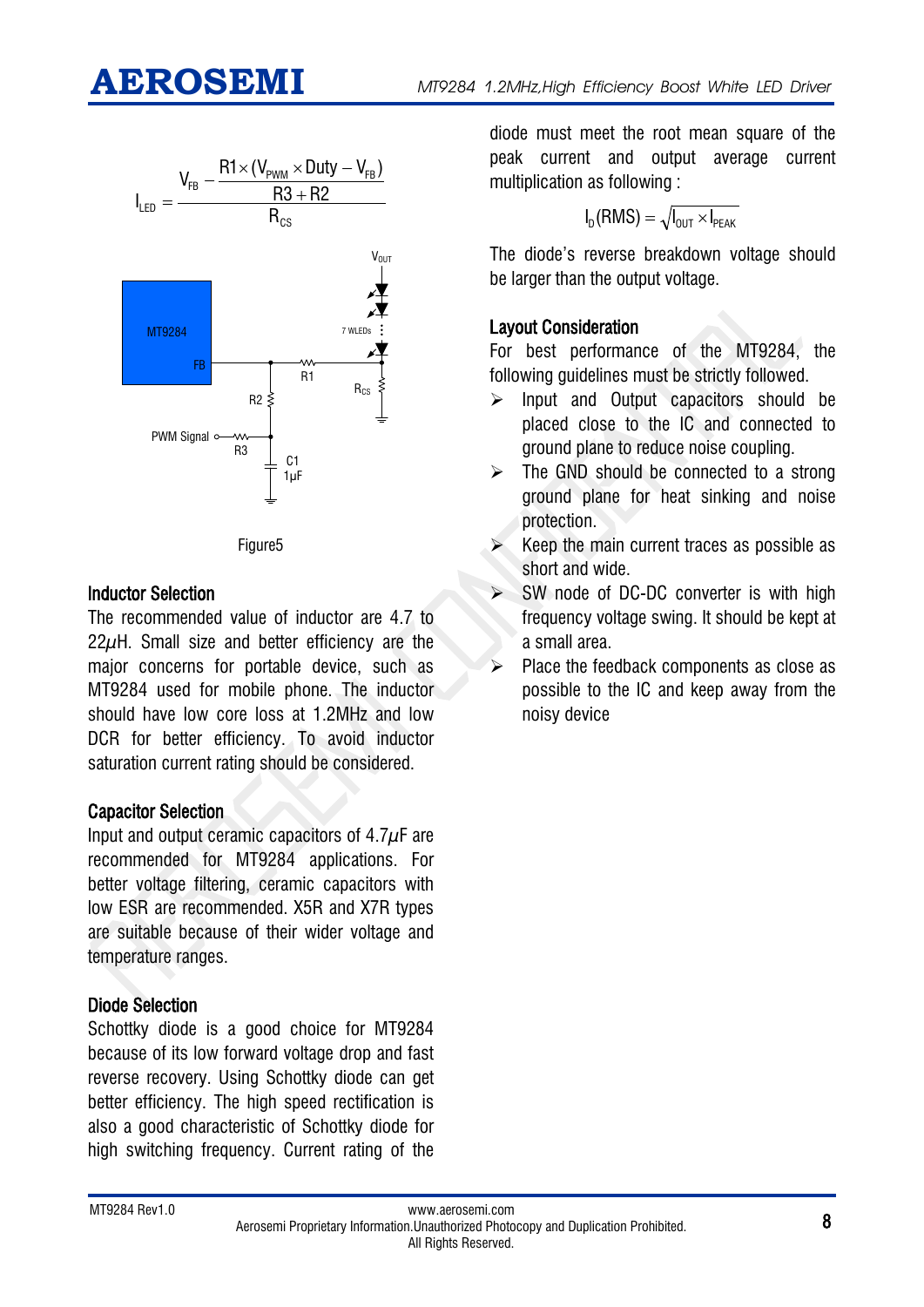# **PACKAGE DESCRIPTION**



SOT23-6

4.DIMENSIONS ARE EXCLUSIVE OF MOLD FLASH AND METAL BURR.